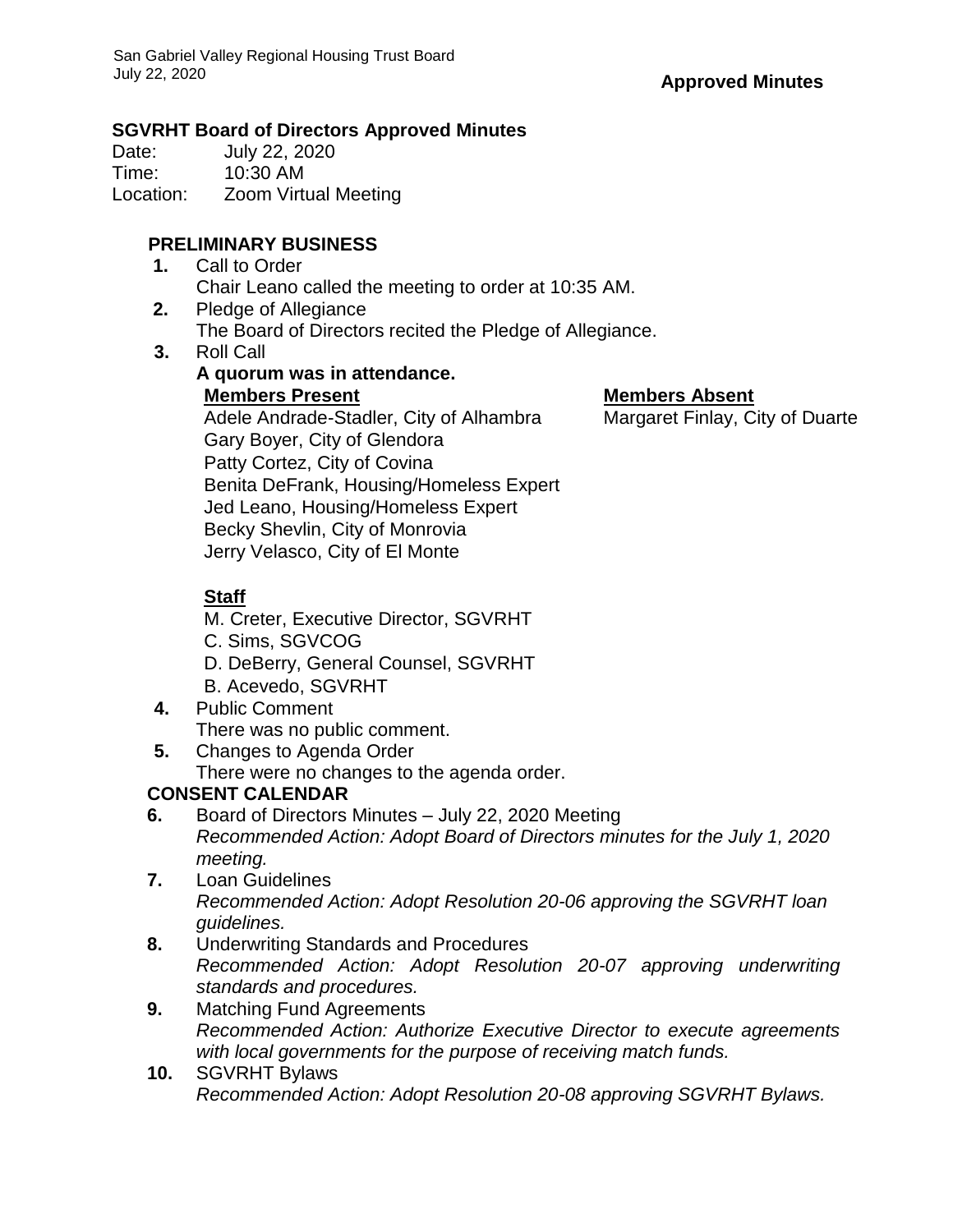#### **There was a motion to approve Items 6, 7, 8, 9, and 10 on the consent calendar (M/S: Shevlin/Boyer).**

|                 |                                                            |  | [Motion Passed] |  |  |
|-----------------|------------------------------------------------------------|--|-----------------|--|--|
| AYES:           | Andrade-Stadler, Boyer, Cortez, DeFrank, Leano,<br>Shevlin |  |                 |  |  |
| <b>NOES:</b>    |                                                            |  |                 |  |  |
| <b>ABSTAIN:</b> |                                                            |  |                 |  |  |
| <b>ABSENT:</b>  | Finlay, Velasco                                            |  |                 |  |  |

## **11.** San Gabriel Valley Project Pipeline

There was a brief discussion on how projects were added to the pipeline and how to add additional projects moving forward.

## **There was a motion to approve item 11 on the consent calendar. (M/S: Shevlin/Andrade-Stadler).**

#### **[Motion Passed]**

| AYES:           | Andrade-Stadler, Boyer, Cortez, DeFrank, Leano,<br>Shevlin |  |  |  |  |
|-----------------|------------------------------------------------------------|--|--|--|--|
| <b>NOES:</b>    |                                                            |  |  |  |  |
| <b>ABSTAIN:</b> |                                                            |  |  |  |  |
| <b>ABSENT:</b>  | Finlay, Velasco                                            |  |  |  |  |
|                 |                                                            |  |  |  |  |

## **PRESENTATIONS**

## **ACTION ITEMS**

**12.** Local Housing Trust Fund (LHTF) Application

Staff provided discussion on the LHTF application including the funding request amount and projects recommended for funding. Staff then introduced Hitta Mosesman, SGVRHT's consultant from Harris & Associates. Hitta further explained the methodology for selecting projects based on LHTF Notice of Funding Availability (NOFA) guidelines, the potential for the NOFA to be competitive, and how the SGVRHT application would score in a competitive process.

**There was a motion to (1) Adopt Resolution 20-10, including the minor modifications note by General Counsel, authorizing submittal of the SGVRHT and (2) Adopt Resolution 20-11 authorizing the Executive Director to issue Letters of Intent pending award of State Funds. (M/S: Shevlin/Boyer)**

#### **[Motion Passed]**

| AYES:           | Andrade-Stadler, Boyer, Cortez, DeFrank, Leano,<br>Shevlin, Velasco |  |  |
|-----------------|---------------------------------------------------------------------|--|--|
| <b>NOES:</b>    |                                                                     |  |  |
| <b>ABSTAIN:</b> |                                                                     |  |  |
| <b>ABSENT:</b>  | Finlay                                                              |  |  |

## **UPDATE ITEMS**

There were no update items.